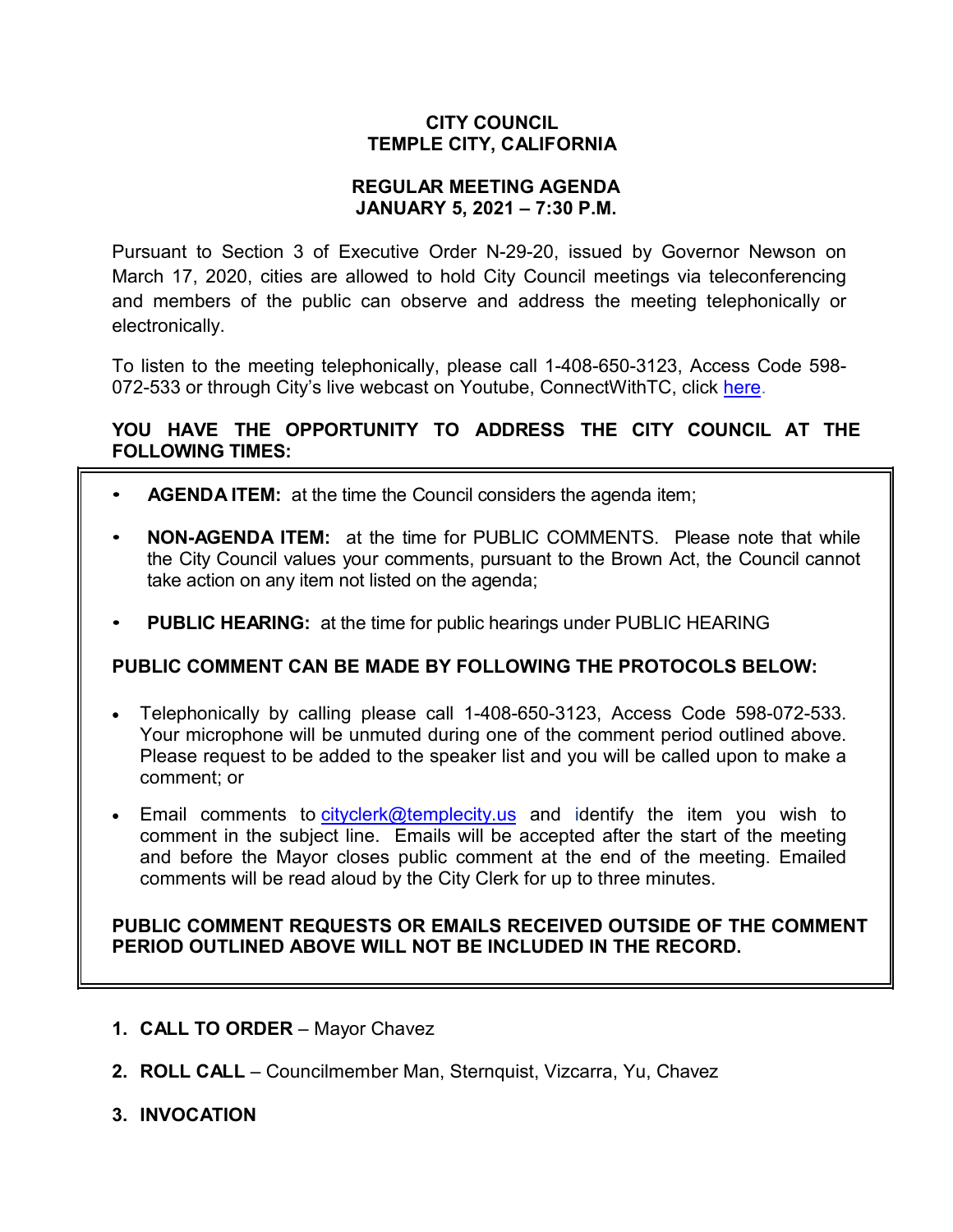## **4. PLEDGE OF ALLEGIANCE**

#### **5. CEREMONIAL MATTERS – PRESENTATIONS** – None

#### **6. PUBLIC COMMENTS ON ITEMS NOT LISTED ON THE AGENDA**

The City Council will now hear public comments regarding items **not listed** on the agenda. The procedure to address the City Council is highlighted on the first page of this agenda. This section is limited to 30 minutes total.

#### **7. CONSENT CALENDAR**

All Consent Calendar items may be approved in a single motion as recommended unless removed for further discussion. If members of the City Council or persons in the audience wish to discuss any matters listed on the Consent Calendar, please address them at this time.

Recommendation: Approve Items A and B per recommendations.

A. APPROVAL OF MINUTES

The City Council is requested to review and approve:

- [1. Minutes of the Special City Council Meeting of December 10, 2020;](https://ca-templecity.civicplus.com/DocumentCenter/View/15546/03_7A-1_CCM---2020-12-10-Sheriff-Monthly)
- 2. Minutes of the Special [City Council Meeting of December 15, 2020; and](https://ca-templecity.civicplus.com/DocumentCenter/View/15547/04_7A-2_CCM---2020-12-15-Special)
- [3. Minutes of the Regular City Council Meeting of December 15, 2020.](https://ca-templecity.civicplus.com/DocumentCenter/View/15544/05_7A-3_CCM---2020-12-15)

Recommendation: Approve.

B. [ADOPTION OF RESOLUTION NO. 21-5507](https://ca-templecity.civicplus.com/DocumentCenter/View/15557/7B_Warrant-Register_Reso-No-21-5507) APPROVING PAYMENT OF BILLS [FOR FISCAL YEAR 2020-21](https://ca-templecity.civicplus.com/DocumentCenter/View/15557/7B_Warrant-Register_Reso-No-21-5507)

The City Council is requested to adopt Resolution No. 21-5507 authorizing the payment of bills.

Recommendation: Adopt Resolution No. 21-5507.

- **8. PUBLIC HEARING**  None
- **9. UNFINISHED BUSINESS** None
- **10. NEW BUSINESS**

## A. [OVERVIEW OF TEMPORARY EMERGENCY ACTION RELATED TO](https://ca-templecity.civicplus.com/DocumentCenter/View/15545/06_10A_Overview-of-Temporary-Emergency-Action_Staff-Report)  [CONTINUITY OF CITY SERVICES AND PERSONNEL AND REQUEST FOR](https://ca-templecity.civicplus.com/DocumentCenter/View/15545/06_10A_Overview-of-Temporary-Emergency-Action_Staff-Report)  **[DIRECT](https://ca-templecity.civicplus.com/DocumentCenter/View/15545/06_10A_Overview-of-Temporary-Emergency-Action_Staff-Report)**

Before the expiration date of January 31, 2021, the City Manager is seeking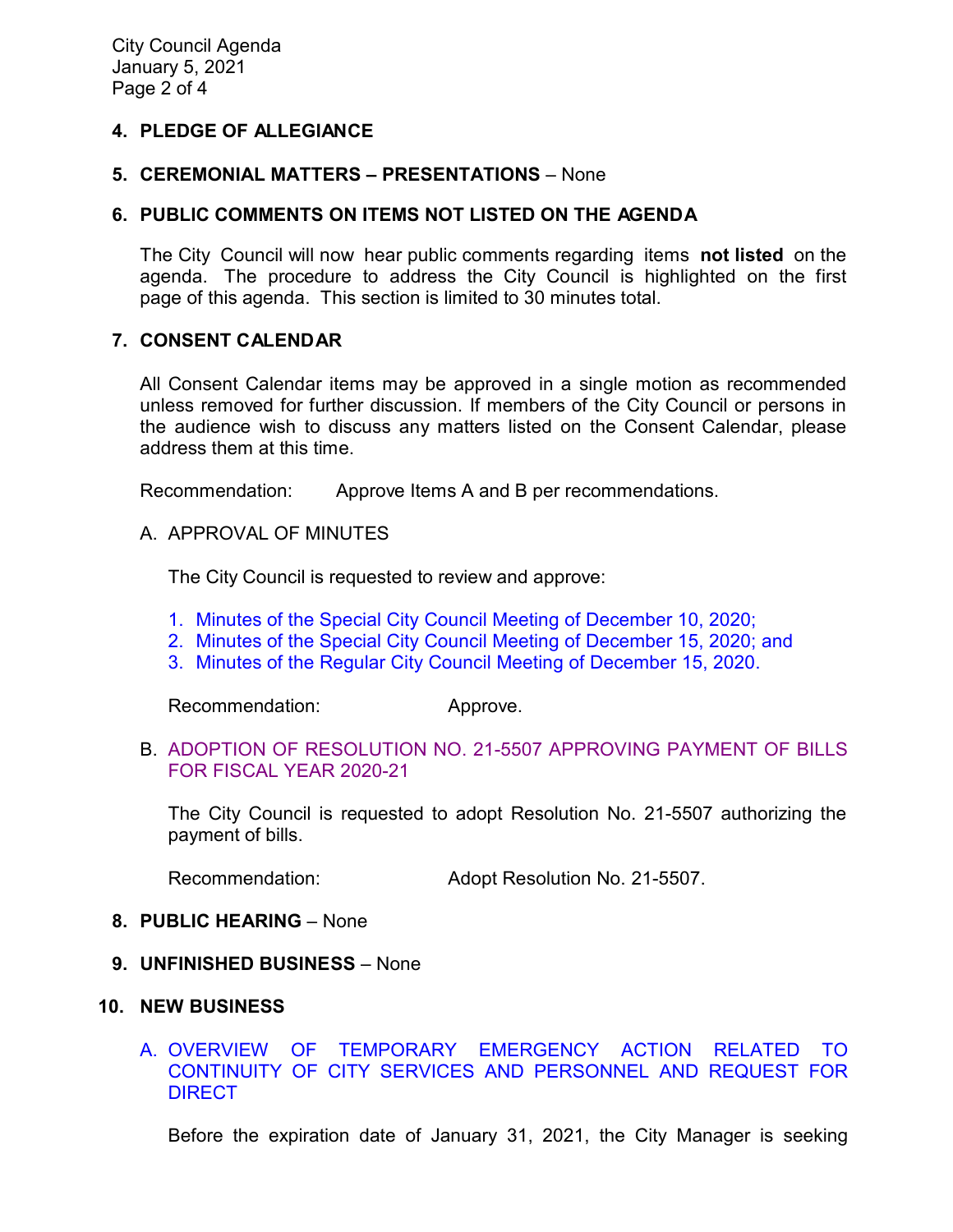direction from the Council regarding those members of staff who fall into the category of receiving paid administrative leave.

Presenter: City Manager

Recommendation: Provide direction as to how the City Manager, as the Director of Emergency Services, is to proceed regarding certain personnel status for City staff and the budgetary consideration associated with such status in the time period after his emergency authority expires on January 31, 2021.

# **11. UPDATE FROM CITY MANAGER**

# **12. UPDATE FROM CITY ATTORNEY**

# **13. COUNCIL REPORTS REGARDING AD HOC OR STANDING COMMITTEE MEETINGS**

- A. SCHOOL DISTRICT/CITY STANDING COMMITTEE (Councilmember Man and Mayor Chavez) – Formed 1/3/2012
- B. LAS TUNAS DOWNTOWN REVITALIZATION STANDING COMMITTEE (Mayor Chavez and Mayor Pro Tem Yu) – Formed 2/18/2014
- C. FUTURE DEVELOPMENT OF CITY PROPERTIES STANDING COMMITTEE (Mayor Pro Tem Yu and Councilmember Man) – Formed 2/18/2014
- D. AUDIT STANDING COMMITTEE (Mayor Chavez and Mayor Pro Tem Yu) – Formed 7/15/2014
- E. FACILITIES, PUBLIC WORKS, AND INFRASTRUCTURE STANDING COMMITTEE (Mayor Pro Tem Yu and Councilmember Man) – Formed 4/4/2017
- F. PRIMROSE PARK ART ELEMENT AD HOC (Councilmember Vizcarra and Mayor Pro Tem Yu) – Formed 5/19/20

# **14. COUNCIL ITEMS SEPARATE FROM THE CITY MANAGER'S REGULAR AGENDA**

- A. COUNCILMEMBER MAN
- B. COUNCILMEMBER STERNQUIST
- C. COUNCILMEMBER VIZCARRA